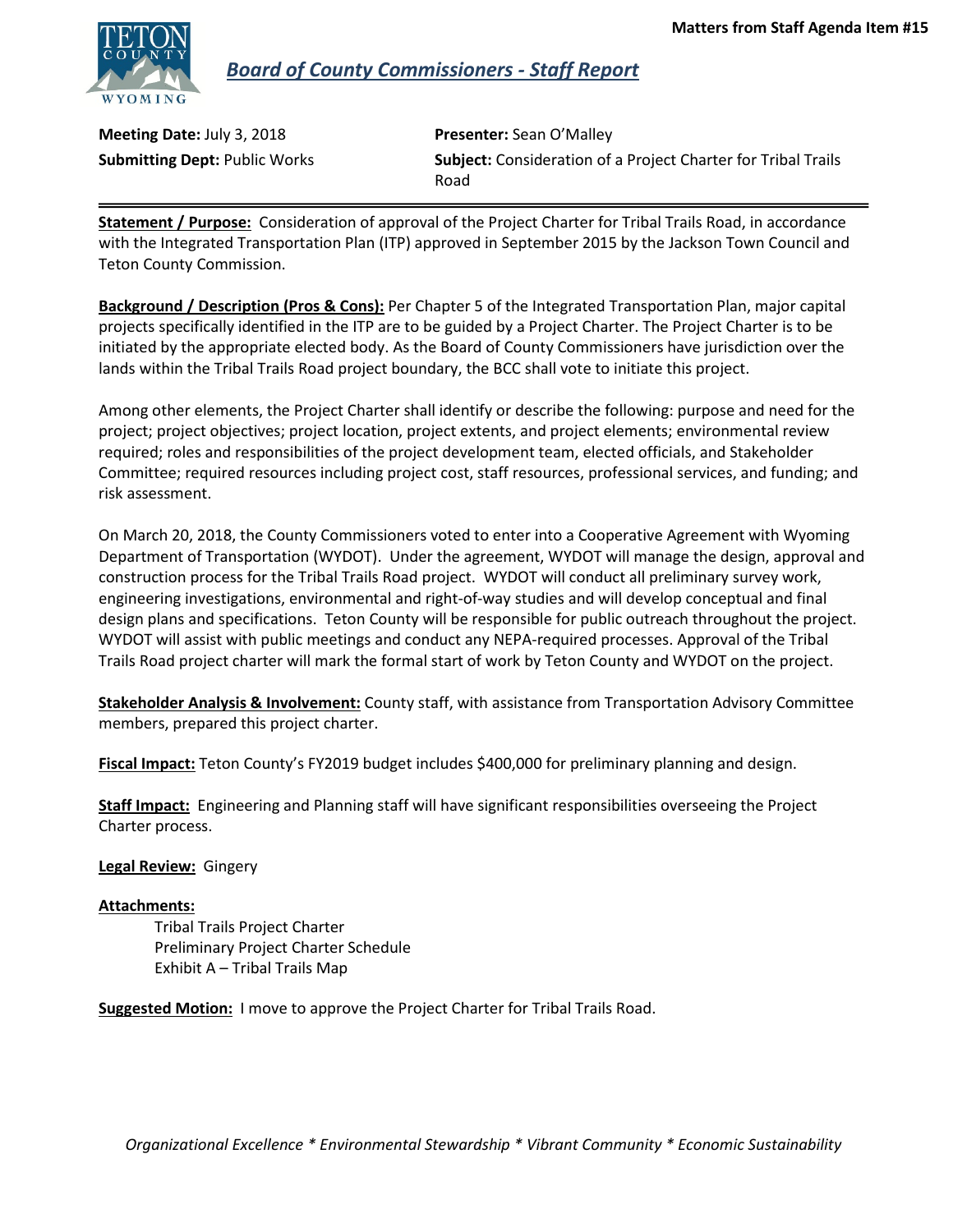# Tribal Trails Project Charter

- Project Description
	- o To plan, design, and potentially construct the 2,600' long segment of Tribal Trails Road that extends from Cherokee Lane north to Highway 22.
- Purpose and Need
	- o Purpose To provide travel redundancy and improved multi-modal connectivity between South Park neighborhoods and areas accessed by Highway 22, including Wilson, Teton Village, other West Bank neighborhoods, and eastern Idaho. Currently, motor vehicles making these connections must travel through the Y intersection (US Highways 26/89 and Wyoming Highway 22), adding to the congestion at this major crossroad. This poor connectivity limits options for better transit services as well as fire ambulance service to affected neighborhoods in West Jackson and parts of Teton County that include Boyles Hill, Cottonwood Park, Indian Trails, 3 Creeks, and Teton County School District #1 campuses.

Need – This project is needed to reduce vehicle miles of travel (VMT) associated with circuitous routing of traffic, to reduce local trips through the Y intersection, to improve emergency response, and to provide improved transit options.

- Project Objectives
	- o Safety To improve emergency vehicle access and provide route redundancy in and around West Jackson and South Park.
	- o Environmental Protection To provide better connectivity and capacity in order to reduce vehicle miles travelled and vehicle emissions.
	- o Cost Effectiveness To reduce vehicle miles travelled and thus reduce travel costs for the community.
	- o Roadway Network Compatibility To provide network redundancy to reduce local trips through the Y intersection. To minimize delays caused by maintenance operations and crashes on US-26/89 and WY-22. These events can isolate the Town from Teton Village, Wilson, and other West Bank areas
	- o Multimodal Function To provide more direct routing for START transit services and Teton County School District buses between South Park and the West Bank.
- Project Location, Extents and Elements
	- o The platted alignment for the unfinished portion of Tribal Trails Road is approximately 2,600' long and extends north of the Tribal Trails Road/Cherokee Lane intersection to Highway 22. This project may also include improvements to the existing segment of Tribal Trails that is located between South Park Loop Road and Cherokee lane. Several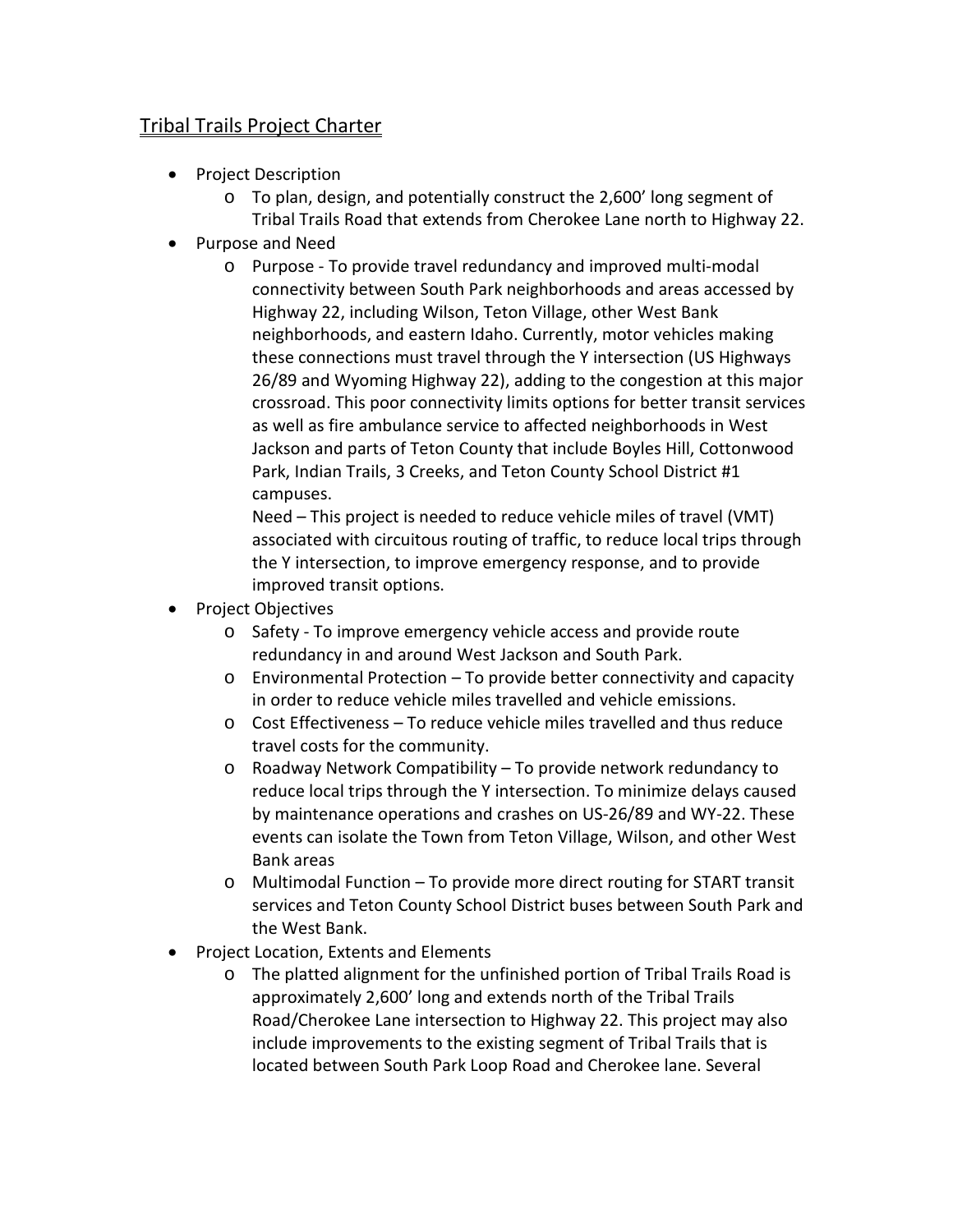specific issues will be evaluated during the planning and design process including:

- The location and design of the intersection with WY-22, taking into consideration the potential for a grade separation;
- The potential to use berms, landscaping or other barriers to reduce visual and noise impacts to existing neighborhoods;
- Roadway design features that discourage or prevent cut-through traffic from using this route as a shortcut to US-26/89 by way of either South Park Loop Road or High School Road;
- Roadway design features that slow vehicular speeds including protected turn lanes, roundabouts, traffic calming features, or other intersection improvements; and,
- A grade separate crossing feature (bridge or underpass) for the WY-22 pathway.
- Project Process
	- o Teton County has entered into a Cooperative Agreement with Wyoming Department of Transportation (WYDOT). Under the agreement, WYDOT will manage the design, approval and construction process for this project. WYDOT will conduct all preliminary survey work, engineering investigations, environmental and right-of-way studies and will develop conceptual and final design plans and specifications. Environmental studies and public involvement will follow Teton County and/or the National Environmental Policy Act (NEPA), as needed. Work will be pursued consistent with the Project Charter process as outlined in the Integrated Transportation Plan.
	- o The County will be responsible for public outreach throughout the project. WYDOT will assist with public meetings and conduct any NEPArequired processes.
- Environmental Review
	- o This project will meet the environmental review requirements of Teton County including, but not necessarily limited to, wetland mapping and environmental assessment. Any elements of the project that utilize federal funds, or otherwise trigger NEPA, will follow the NEPA review process.
- Identify Roles and Responsibilities
	- o Project Sponsor Teton County
	- o Project Manager Wyoming Department of **Transportation**
	- o Preliminary Project Team
		- WYDOT Planning and/or WYDOT Consultant
		- **Teton County Engineer or designee**
		- **Teton County Planning Director or designee**
		- **Teton County Transportation Coordinator**
		- **START Director**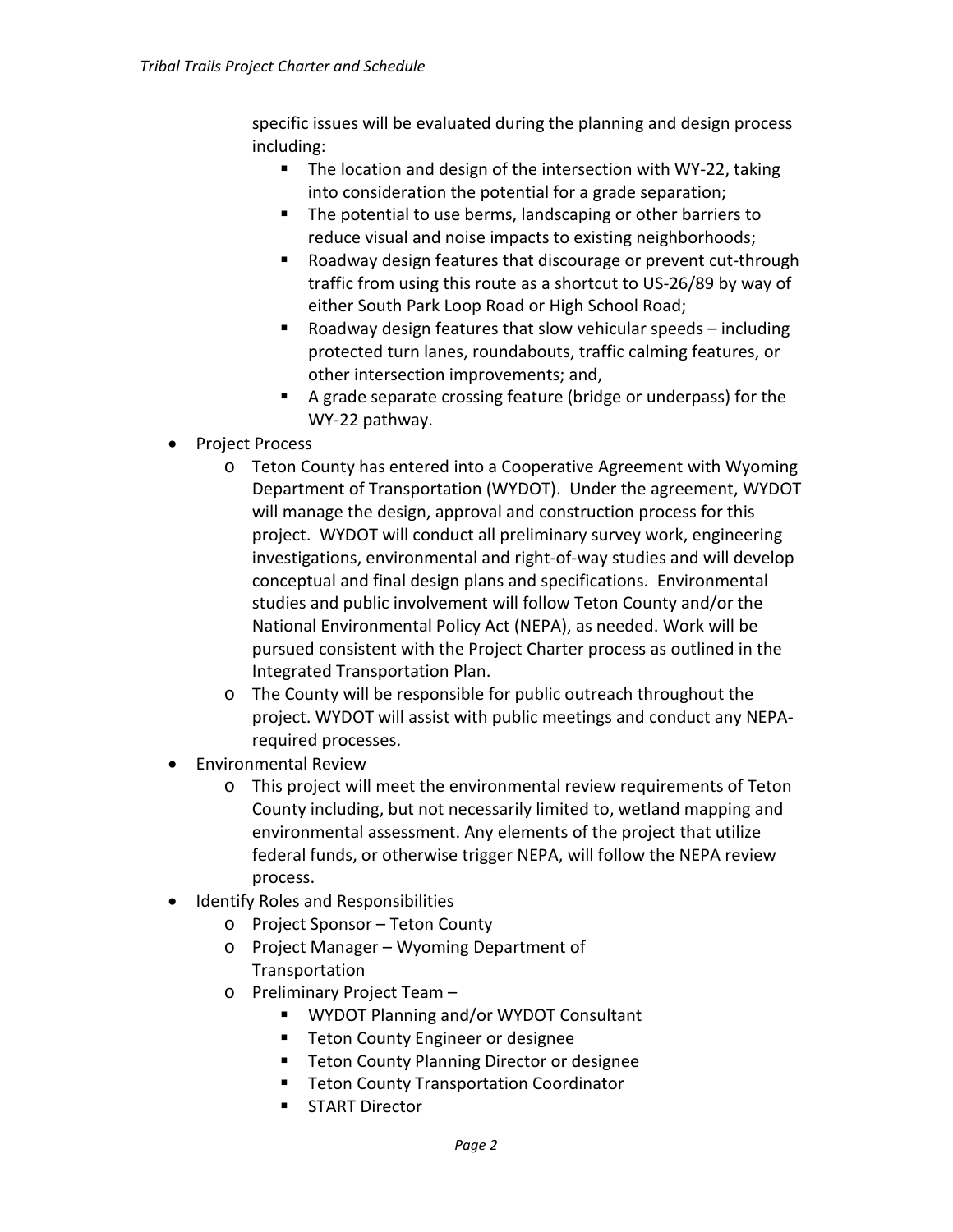- Pathways Coordinator
- o Elected Body Teton County Commission (see MOU for BCC roles and responsibilities)
- o Identify Stakeholder Committee responsibilities and select members
	- **Stakeholders may include, among others, neighborhood** representatives, wildlife and environmental representatives, nonmotorized advocates, school district representatives, emergency services personnel, a citizen at large, and representatives from the art, business, and tourism communities.
	- Stakeholders shall provide perspective to inform the project development process.
	- Stakeholders shall review and comment on pending decisions and actions.
	- Stakeholders shall serve as an avenue of communication to the community concerning the project.
	- **The Stakeholder Committee shall set the general meeting** schedule.
	- **The Stakeholder Committee will not have formal approval** authority and will attempt to reach consensus on issues where possible. The Project Team will distill the Stakeholder Committee comments when consensus cannot be reached.
	- **The Stakeholder Committee shall publish meeting summaries.**
- o Public Engagement The Project Team, in consultation with the Stakeholder Committee and Board of County Commissioners, shall determine public workshop schedule. A preliminary proposed schedule is attached to this Project Charter.
- Identify Required Resources
	- o Project Cost Estimate per the memorandum of understanding with WYDOT, the current project estimate is \$6,826,500. The estimate will revised once a preferred alternative has been selected and designed.
	- o Staff Resources to be determined.
	- o Professional Services WYDOT will use a consultant for their project elements. Teton County will likely engage a facilitator for Stakeholder Committee oversight and public workshops.
	- o Funding Sources the Teton County FY2019 budget has funds allocated for the initial project elements.
- Prepare Risk Assessment
	- o Determine ability to meet Project Objectives and risks of failure to do so
		- Outcomes Risk The risk of failing to achieve the Project Objectives is moderate to high. Failure to achieve the objectives would result in more congestion along the major roadway corridors, reduced safety for residents with respect to emergency service access, and reduced effectiveness of multimodal options.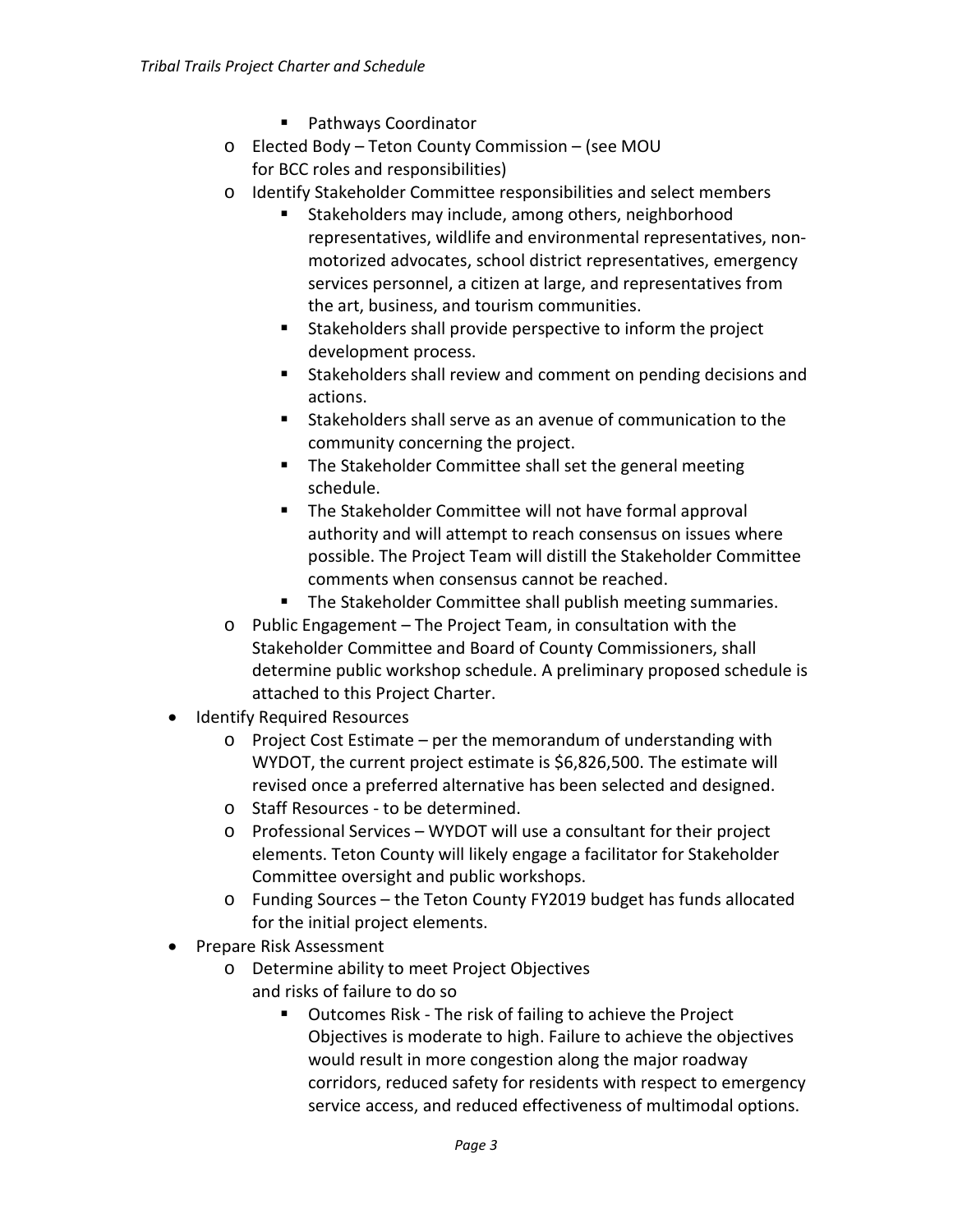Another possible risk is that the process is delayed or stalled by a lack of participation by all interest groups. To mitigate this risk, the Stakeholder Group will ideally be representative of all interest groups that are potentially affected. The Stakeholder group will also operate by consensus, rather than voting.

- Business Risk Because any approved construction is unlikely to occur for several years, there is moderate risk that the project costs will exceed the estimates. Another associated risk is that the funding might not be available when the project is ready to be built. To mitigate these risks, project estimates should be updated frequently throughout the process and budget requests for the projects should be based on the latest available estimate – including a contingency.
- Transparency
	- o The charter shall be made available on the County's website. Media releases and updates to elected official and the public will occur throughout the process.
	- o Initiate project-specific website.

# End Project Charter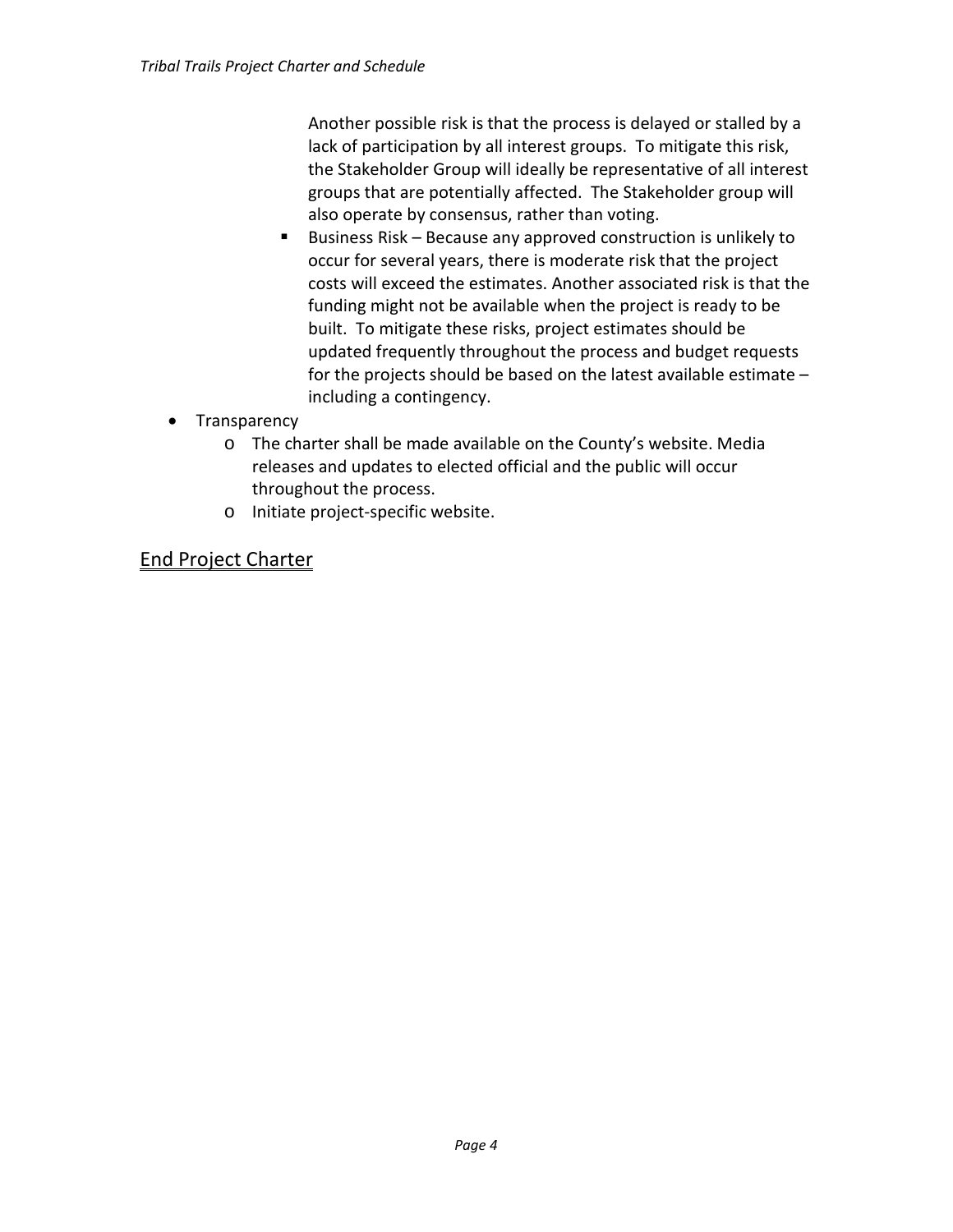# Preliminary Schedule

• BCC Approves Project Charter and Stakeholder Committee BCC #1 - July 2018

### Project Development

- Stakeholder Committee Meeting #1 SC #1 August 2018
	- o Set meeting ground rules (facilitator); make introductions (Stakeholders and Project Team); present adopted charter; request feedback on Purpose and Need, Project Objectives, and request suggestions for alternatives and potential design options; collaboratively create a timeline for subsequent meetings; determine preferred communication methods; and discuss other (future) information needs.

## • Public Workshop #1 Public Workshop #1

o Informational meeting and opportunity for public to comment on Purpose and Need, Project Objective(s), and suggest potential design options and alternatives.

## • Planning and Concept Design Phase

- o Identify Project Alternatives Team 120+ days
	- **Project Team meets to evaluate** alternatives
		- Stakeholder Committee Meeting #2 SC #2 TBD
			- Identify/evaluate alternatives
	- Public Workshop #2 PW #2
		- Obtain public review and comment on alternatives
	- Stakeholder Committee Meeting #3 SC #3
		- Select preferred alternative
	- **Project Team prepares recommendation** to BCC
		- Update project cost estimate
	- BCC Approval Meeting BCC +2
		- Approve Preferred Alternative
		- Approve Concept Design
		- Approve moving to next phase
- o Develop 30% project plans WYDOT 240+ days
	- Plan & Profile sheets
	- **IDENTIFY IDENTIFY RELACTATION REQUIREMENTS**
	- **If** Identify right of way requirements
	- Update project cost estimate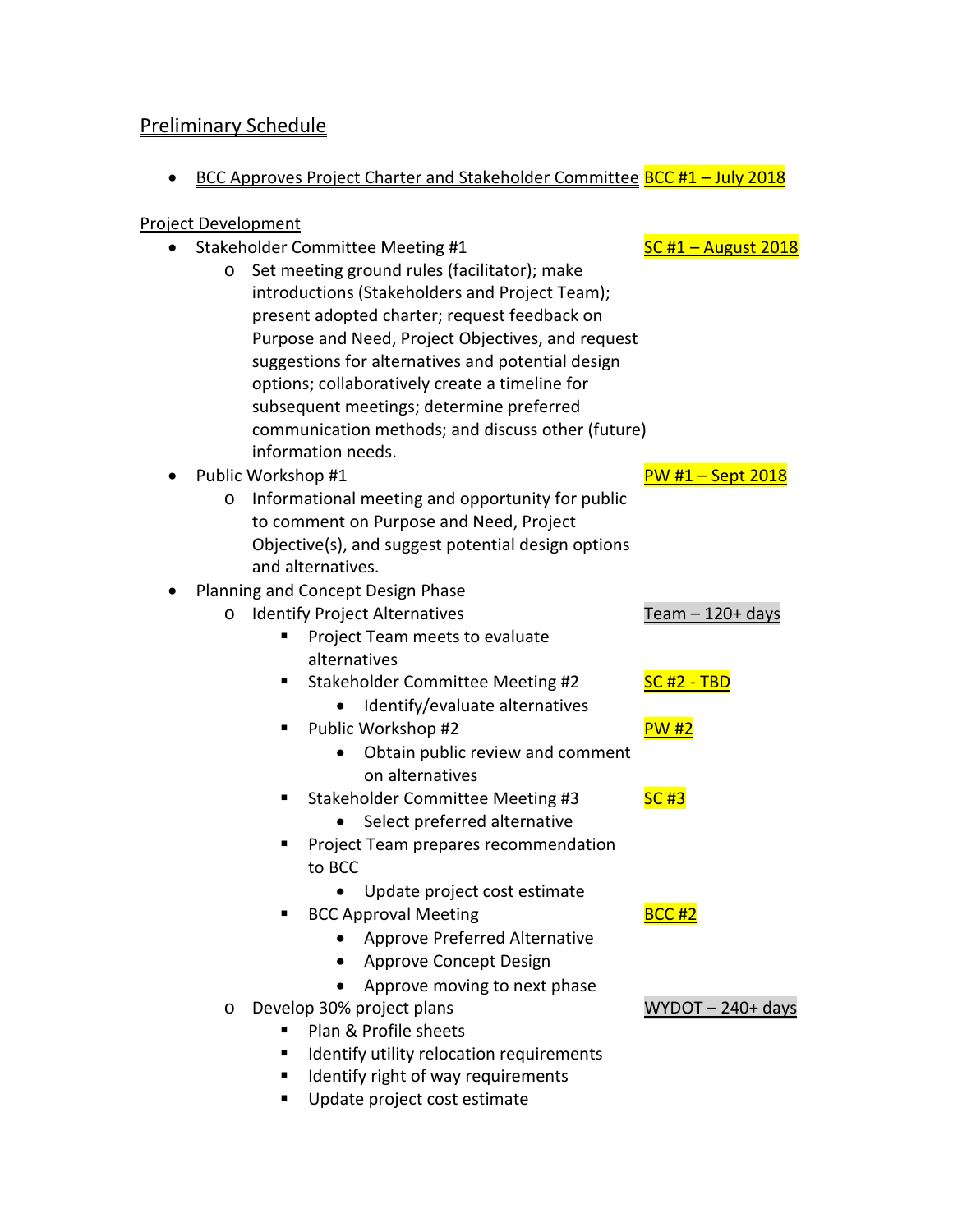| Complete Environmental Review<br>п                   |                      |
|------------------------------------------------------|----------------------|
| Stakeholder Committee Meeting #4<br>п                | <b>SC #4</b>         |
| Optional Public Workshop if needed<br>٠              | <b>PW #3</b>         |
| Obtain public comment on 30% design                  |                      |
| <b>Final Design</b>                                  |                      |
| Renew Stakeholder Advisory Committee<br>$\circ$      | <b>BCC #3</b>        |
| appointments and meeting schedule (if needed)        |                      |
| Develop final design<br>O                            | $WYDOT - 180 + days$ |
| Stakeholder Committee Meeting #4                     | <b>SC #4</b>         |
| Public Workshop #4<br>п                              | <b>PW #4</b>         |
| Obtain public review and comment                     |                      |
| on proposed final design before it is                |                      |
| presented to the BCC for approval.                   |                      |
| BCC approves final design prior to moving<br>$\circ$ | <b>BCC #4</b>        |
| to next step                                         |                      |
| <b>Right of Way Acquisition</b>                      |                      |
| Obtain additional right of way as needed<br>O        | None required        |
| Plans, Specifications, Estimates, and Bid Letting    |                      |
| Prepare bid package<br>$\circ$                       | <b>WYDOT</b>         |
| Prepare final design drawings, material              |                      |
| specifications, unit quantities, and contract        |                      |
| requirements for bid letting.                        |                      |
| Advertise bid package<br>$\circ$                     | <b>WYDOT</b>         |
| BCC approves bid and contract documents<br>$\circ$   | <b>BCC #5</b>        |
| <b>Construction and Construction Engineering</b>     |                      |
| Public Workshop #5<br>$\circ$                        | <b>PW #5</b>         |
| PSI's, newspaper/radio ads, web page, etc.,          |                      |
| informing public of construction updates             |                      |
| and ongoing construction impacts.                    |                      |